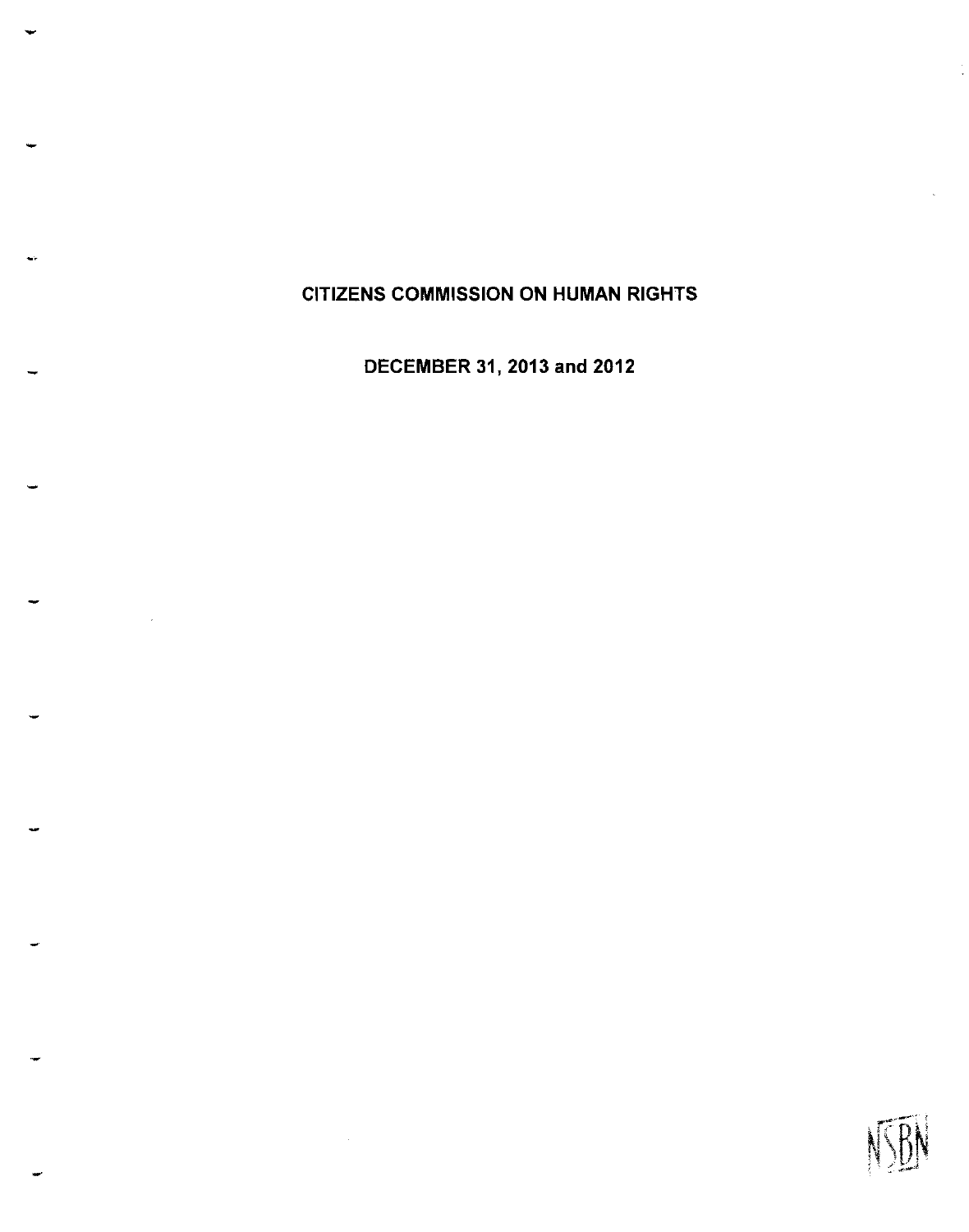

CERTIFIED PUBLIC ACCOUNTANTS 8 BUSINESS CONSULTANTS

September 3, 2014

 

### INDEPENDENT AUDITORS' REPORT

Board of Directors Citizens Commission on Human Rights Los Angeles, California

We have audited the accompanying financial statements of Citizens Commission on Human Rights (a nonprofit organization), which comprise the statements of financial position as of December 31, 2013 and 2012, and the related statements of activities, functional expenses and cash flows for the years then ended, and the related notes to the financial statements .

### Management's Responsibility for the Financial Statements

Management is responsible for the preparation and fair presentation of these financial statements in accordance with accounting principles generally accepted in the United States of America; this includes the design, implementation, and maintenance of internal control relevant to the preparation and fair presentation of financial statements that are free from material misstatement, whether due to fraud or error.

### Auditor's Responsibility

Our responsibility is to express an opinion on these financial statements based on our audit . We conducted our audit in accordance with auditing standards generally accepted in the United States of America . Those standards require that we plan and perform the audit to obtain reasonable assurance about whether the financial statements are free of material misstatement .

An audit involves performing procedures to obtain audit evidence about the amounts and disclosures in the financial statements . The procedures selected depend on the auditor's judgment, including the assessment of the risks of material misstatement of the financial statements, whether due to fraud or error . In making those risk assessments, the auditor considers internal control relevant to the entity's preparation and fair presentation of the financial statements in order to design audit procedures that are appropriate in the circumstances, but not for the purpose of expressing an opinion on the effectiveness of the entity's internal control . Accordingly, we express no such opinion. An audit also includes evaluating the appropriateness of accounting policies used and the reasonableness of significant accounting estimates made by management, as well as evaluating the overall presentation of the financial statements .

> 9454 Wilshire Blvd., 4th Floor, Beverly Hills, CA 90212-2907 P: 310.273.2501 F: 310.859.0374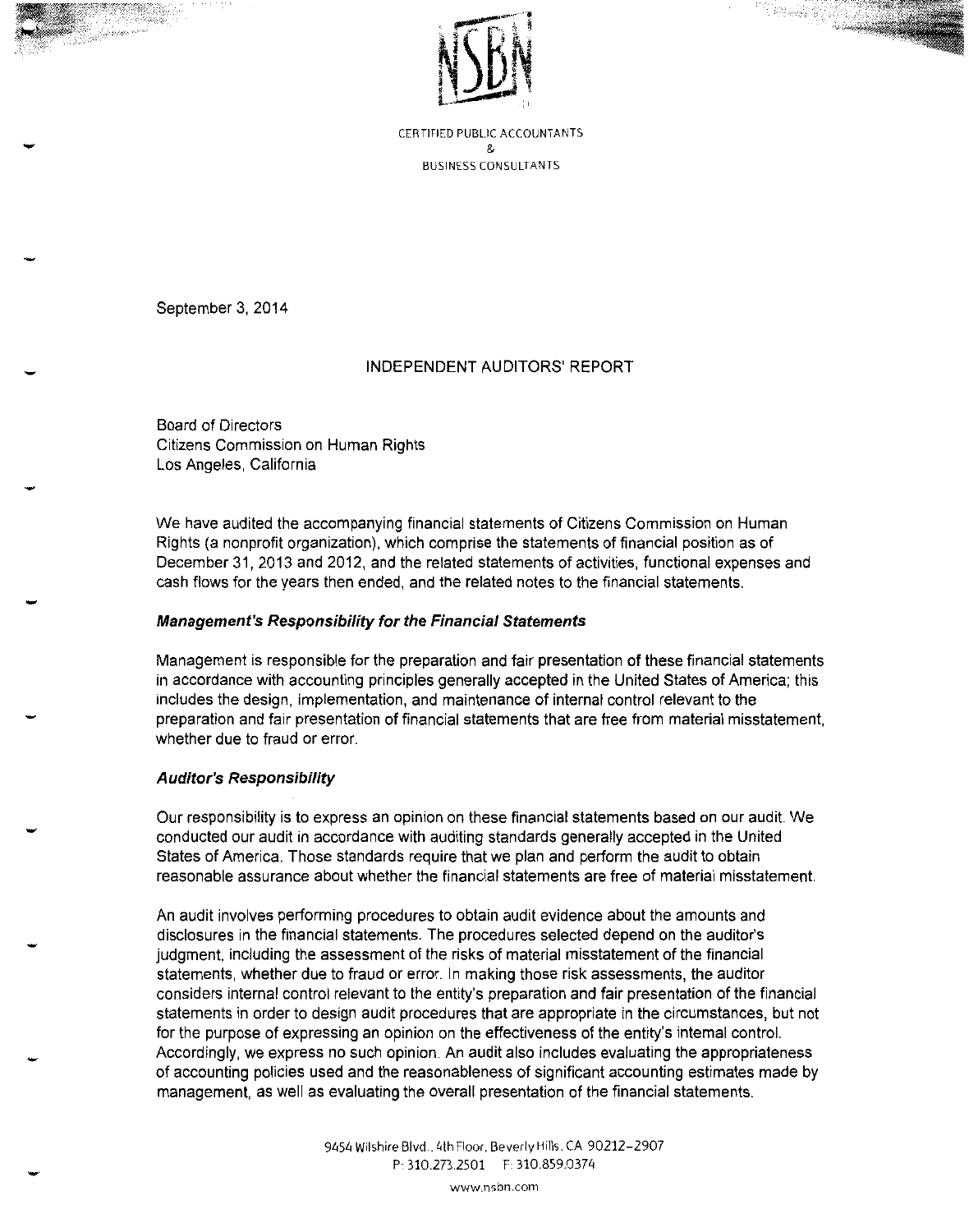# INDEPENDENT AUDITORS' REPORT  $\overline{a}$

We believe that the audit evidence we have obtained is sufficient and appropriate to provide a basis for our audit opinion.

### Opinion

In our opinion, the financial statements referred to above present fairly, in all material respects, the financial position of Citizens Commission on Human Rights of December 31, 2013 and 2012, and the statements of activities, functional expenses and cash flows for the year then ended in conformity with accounting principles generally accepted in the United States of America .

 $N5BN$  LLP

NSBN LLP

Beverly Hills, California

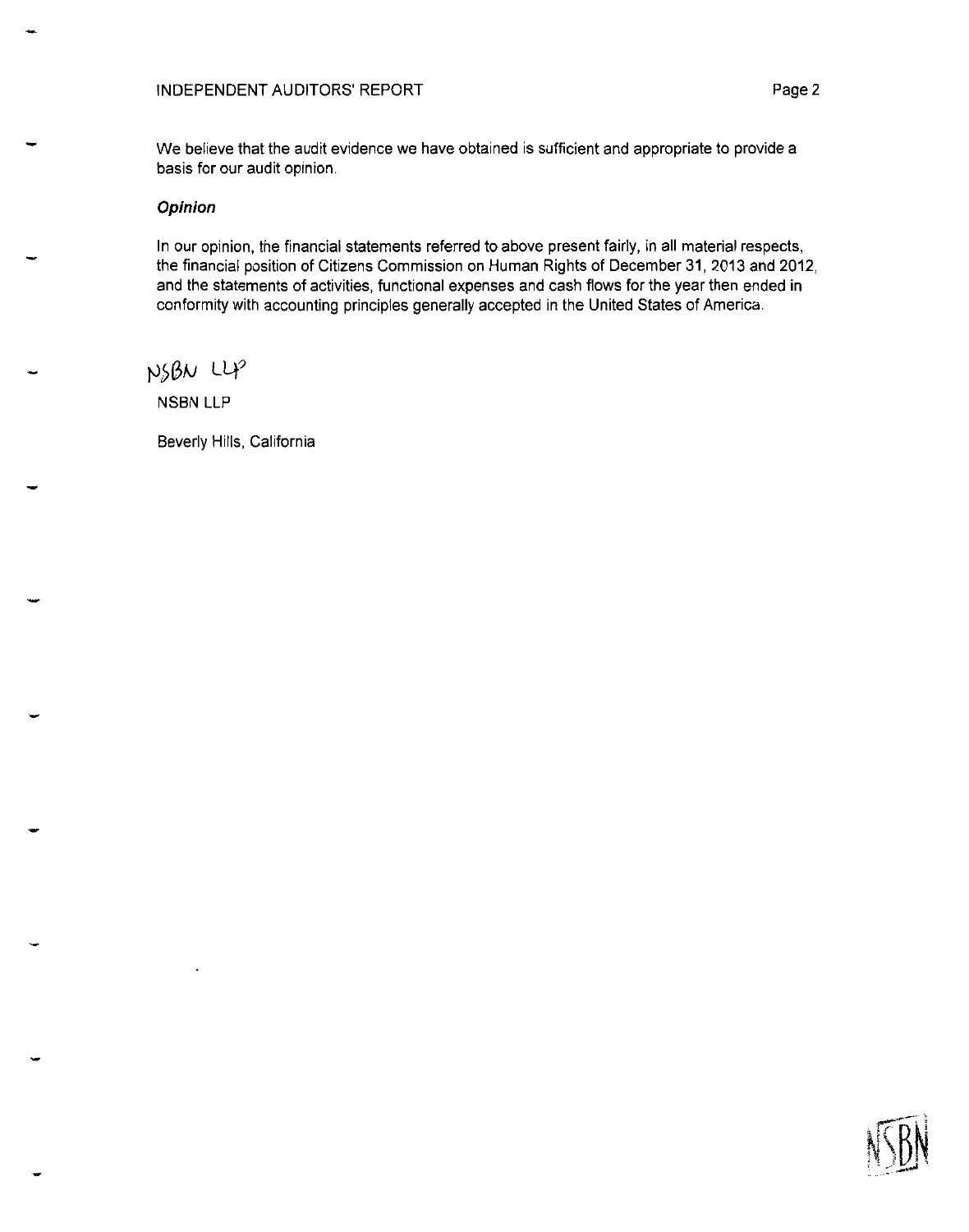# CITIZENS COMMISSION ON HUMAN RIGHTS STATEMENTS OF FINANCIAL POSITION DECEMBER 31, 2013 and 2012

 

| <b>ASSETS</b>                                                                                                                            |    | 2013                                                      | 2012                                                            |
|------------------------------------------------------------------------------------------------------------------------------------------|----|-----------------------------------------------------------|-----------------------------------------------------------------|
| Cash and cash equivalents<br>Receivables, net<br>Deposits and other assets<br>Donated assets<br>Inventory<br>Property and equipment, net | \$ | 151,749<br>16,444<br>11,038<br>61,460<br>57,313<br>36,705 | \$<br>452,858<br>19,623<br>13,554<br>60,143<br>58,879<br>21,607 |
| <b>TOTAL ASSETS</b>                                                                                                                      | \$ | 334,709                                                   | \$<br>626,664                                                   |
| <b>LIABILITIES</b>                                                                                                                       |    |                                                           |                                                                 |
| Accounts payable and accrued liabilities<br>Due to related party                                                                         | \$ | 31,602<br>93,925                                          | \$<br>61,282<br>76,712                                          |
| <b>TOTAL LIABILITIES</b>                                                                                                                 |    | 125,527                                                   | 137,994                                                         |
| NET ASSETS - unrestricted                                                                                                                |    | 209,182                                                   | 488,670                                                         |
| TOTAL LIABILITIES AND NET ASSETS                                                                                                         | S  | 334,709                                                   | \$<br>626,664                                                   |

See accompanying independent auditors' report. The notes are an integral part of these financial statements.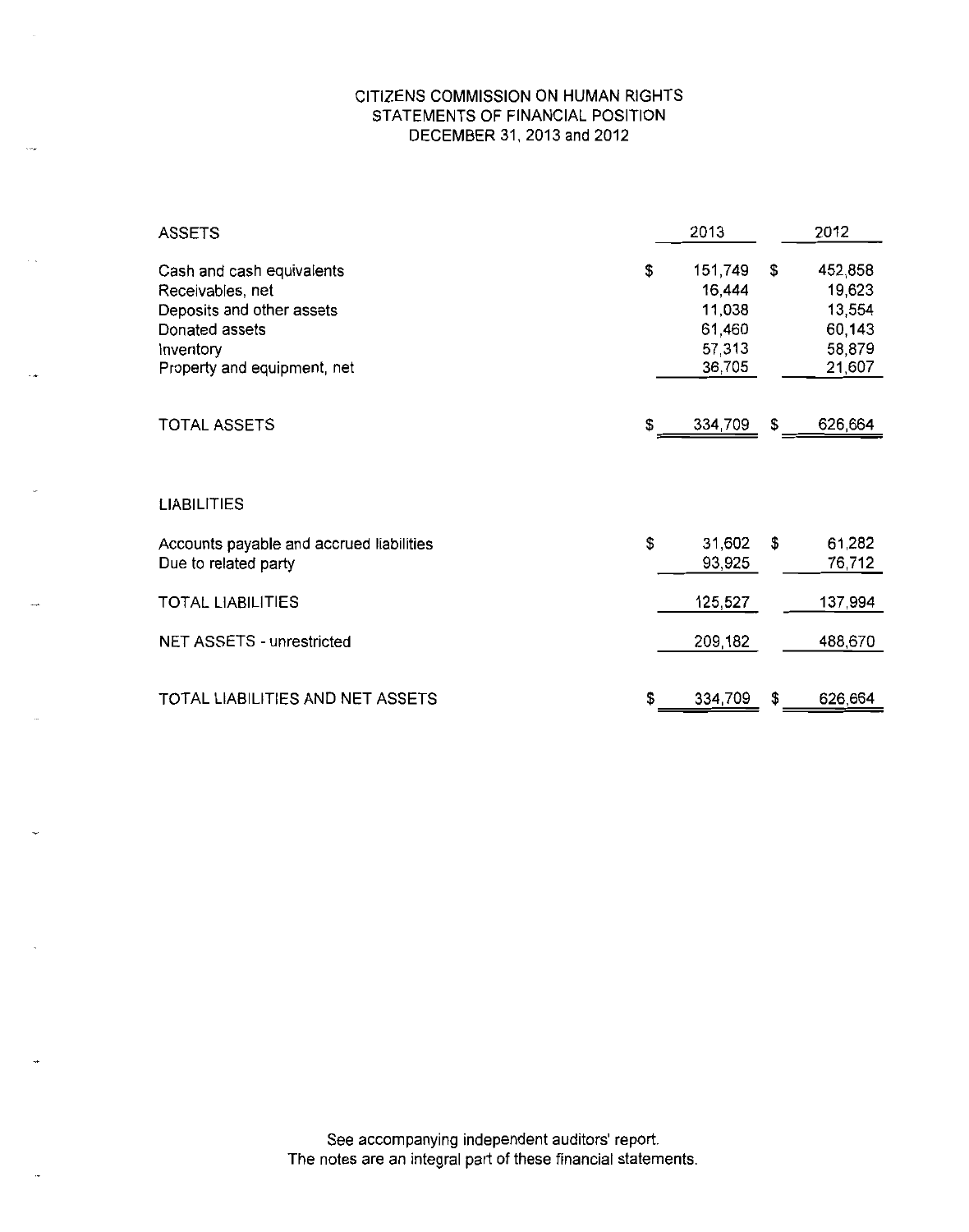# CITIZENS COMMISSION ON HUMAN RIGHTS STATEMENTS OF ACTIVITIES YEARS ENDED DECEMBER 31, 2013 and 2012

 

| REVENUE AND SUPPORT                                                                                                                                                                                                            |    | 2013                                                                               | 2012                                                                                     |  |  |
|--------------------------------------------------------------------------------------------------------------------------------------------------------------------------------------------------------------------------------|----|------------------------------------------------------------------------------------|------------------------------------------------------------------------------------------|--|--|
| Educational publications and materials sales<br>Contribution from related party<br>Grant from another nonprofit organization<br>Donations<br>License fee income<br>Membership income<br>Special events income<br>Other revenue | \$ | 65,276<br>446,991<br>712,919<br>1,543,204<br>39,143<br>72,313<br>230,071<br>17,580 | \$<br>65.823<br>407,694<br>477,532<br>1,784,682<br>45,855<br>53,998<br>211,857<br>15,518 |  |  |
| TOTAL REVENUE AND SUPPORT                                                                                                                                                                                                      | \$ | 3,127,497                                                                          | \$<br>3,062,959                                                                          |  |  |
| <b>EXPENSES</b><br>Program services<br>Hotline for psychiatric abuse<br>Lobbying<br>Public awareness and information campaign<br>Educational publications<br>Research<br>Supporting services                                   | \$ | 129,205<br>136,257<br>2.029,347<br>311,850<br>249,574                              | \$<br>140,939<br>104,331<br>1 731.501<br>266,698<br>177,566                              |  |  |
| Management and General<br>Fundraising                                                                                                                                                                                          |    | 220,648<br>330,104                                                                 | 239,367<br>335,245                                                                       |  |  |
| <b>TOTAL EXPENSES</b>                                                                                                                                                                                                          | S  | 3,406,985                                                                          | \$<br>2,995,647                                                                          |  |  |
| <b>CHANGES IN NET ASSETS - unrestricted</b>                                                                                                                                                                                    |    | (279, 488)                                                                         | 67,312                                                                                   |  |  |
| NET ASSETS - unrestricted, January 1                                                                                                                                                                                           |    | 488,670                                                                            | 421,358                                                                                  |  |  |
| NET ASSETS - unrestricted, December 31                                                                                                                                                                                         | S  | 209,182                                                                            | \$<br>488,670                                                                            |  |  |

See accompanying independent auditors' report. The notes are an integral part of these financial statements.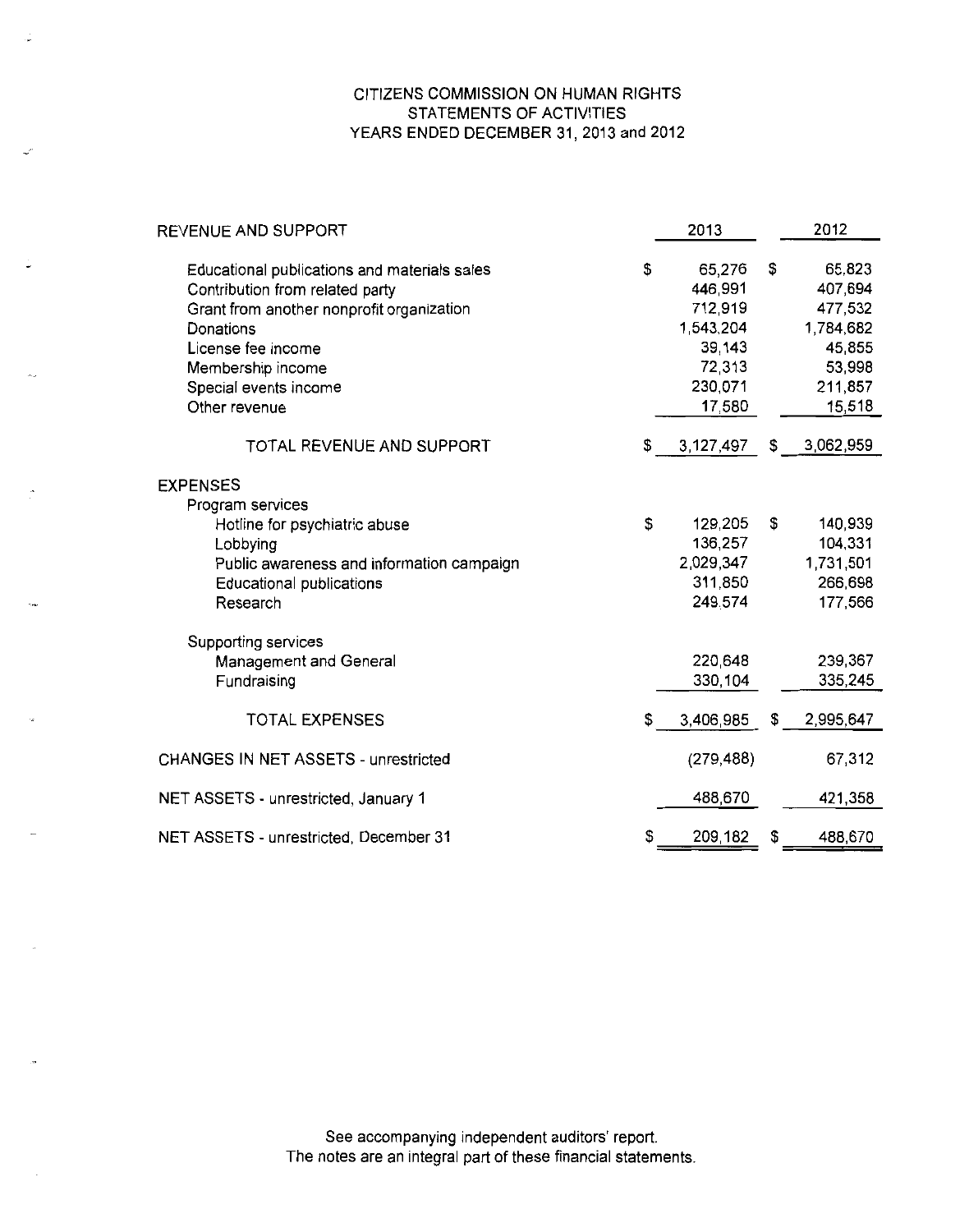# CITIZENS COMMISSION ON HUMAN RIGHTS STATEMENTS OF CASH FLOWS YEARS ENDED DECEMBER 31, 2013 and 2012

 

|                                                                                                | 2013                  | 2012          |
|------------------------------------------------------------------------------------------------|-----------------------|---------------|
| CASH FLOWS FROM OPERATING ACTIVITIES                                                           |                       |               |
| Change in net assets - unrestricted                                                            | \$<br>$(279, 488)$ \$ | 67,312        |
| Adjustments to reconcile change in net assets to<br>net cash provided by operating activities: |                       |               |
| Depreciation                                                                                   | 11,030                | 62,430        |
| Loss on disposition of property and equipment                                                  |                       | 5             |
| (Increase) decrease in assets:                                                                 |                       |               |
| Receivables                                                                                    | 3,179                 | 6,394         |
| Deposits and other assets                                                                      | 2,516                 | (854)         |
| Donated assets                                                                                 | (1, 317)              | 38,768        |
| Inventory                                                                                      | 1,566                 | (17, 825)     |
| Increase (decrease) in liabilities:                                                            |                       |               |
| Accounts payable and accrued liabilities                                                       | (29, 680)             | (206, 812)    |
| Due to related party                                                                           | 17,213                | 15,938        |
| NET CASH (USED IN) OPERATING ACTIVITIES                                                        | (274, 981)            | (34, 644)     |
| CASH FLOWS FROM INVESTING ACTIVITIES                                                           |                       |               |
| Acquisitions of property and equipment                                                         | (26, 128)             | (7, 462)      |
| NET CASH (USED IN) INVESTING ACTIVITIES                                                        | (26, 128)             | (7, 462)      |
| NET (DECREASE) IN CASH AND CASH EQUIVALENTS                                                    | (301, 109)            | (42, 106)     |
| CASH AND CASH EQUIVALENTS, January 1                                                           | 452,858               | 494,964       |
| CASH AND CASH EQUIVALENTS, December 31                                                         | \$<br>151,749         | \$<br>452,858 |

See accompanying independent auditors' report. The notes are an integral part of these financial statements.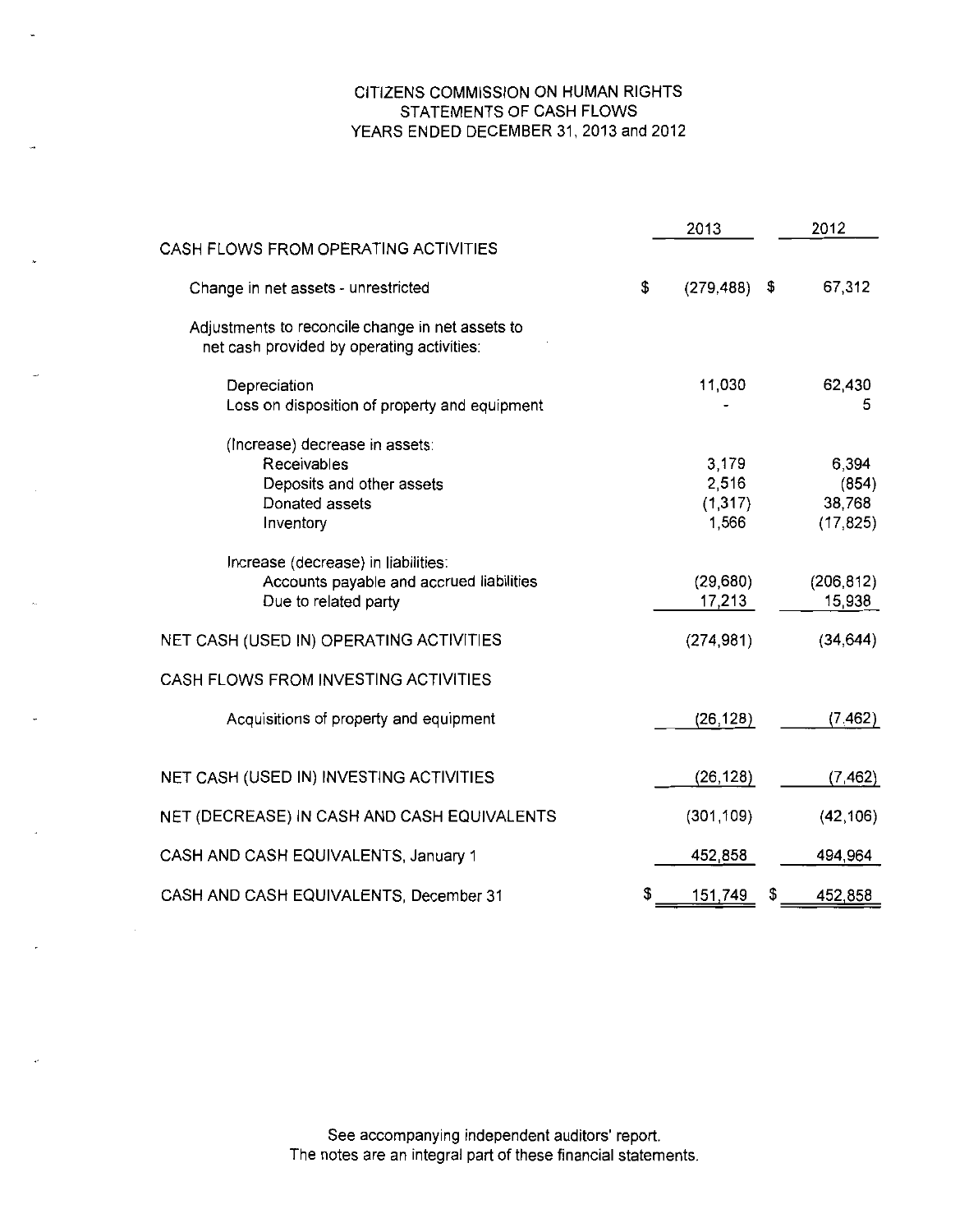### CITIZENS COMMISSION ON HUMAN RIGHTS STATEMENT OF FUNCTIONAL EXPENSES YEAR ENDED DECEMBER 31, 2013

 $\mathbf t$ 

 $\mathcal{R}_{\mathcal{A}}$ 

**In the contract of the contract of the contract of the contract of the contract of the contract of the contract of the contract of the contract of the contract of the contract of the contract of the contract of the contra** 

|                                           |                 |                 |                 | Program Services |                 |                | <b>Supporting Services</b> |             |                 |
|-------------------------------------------|-----------------|-----------------|-----------------|------------------|-----------------|----------------|----------------------------|-------------|-----------------|
|                                           |                 |                 | Public          |                  |                 |                |                            |             |                 |
|                                           | Hotline for     |                 | Awareness       |                  |                 | Total          |                            |             |                 |
|                                           | Psychiatric     |                 | and Information | Educational      |                 | Program        | Management                 |             | Total           |
|                                           | Abuse           | Lobbying        | Campaign        | Publications     | Research        | Services       | and General                | Fundraising | Expenses        |
| Salaries and employee benefits            | 77,897<br>S     | 66.834 \$<br>\$ | 371,168         | 158,747 \$<br>\$ | 138,090 \$      | 812,736 \$     | 93,581 \$                  | 85,040      | 991,357<br>- \$ |
| Payroll taxes                             | 7,630           | 6,019           | 33,718          | 14,494           | 12,471          | 74,332         | 9,167                      | 8,330       | 91,829          |
|                                           | 85,527          | 72,853          | 404,886         | 173,241          | 150,561         | 887,068        | 102,748                    | 93,370      | 1,083,186       |
| Contributions to affiliated organizations |                 |                 | 96,000          |                  |                 | 96,000         |                            |             | 96,000          |
| Cost of materials sold                    |                 |                 |                 | 33,091           |                 | 33.091         |                            |             | 33,091          |
| Donation of materials                     |                 |                 |                 | 2,426            |                 | 2.426          |                            |             | 2.426           |
| Fundraising commissions                   |                 |                 |                 |                  |                 |                |                            | 98,468      | 98,468          |
| Insurance                                 | 2,063           | 1,568           | 12,714          | 4,009            | 2,342           | 22,696         | 3,015                      | 2,481       | 28,192          |
| Maintenance                               | 777             | 573             | 5,861           | 1,537            | 575             | 9,323          | 1,295                      | 1,002       | 11,620          |
| Office and administrative                 | 508             | 401             | 9,540           | 2,419            | 10,564          | 23,432         | 11,217                     | 45,679      | 80,328          |
| Postage and shipping                      | 1,070           | 844             | 4,924           | 1,276            | 1,749           | 9,863          | 1,286                      | 8,693       | 19,842          |
| Printing and promotion                    | 202             | 15,785          | 933,045         | 9,069            | 331             | 958,432        | 243                        | 13,382      | 972,057         |
| Professional fees                         |                 | 5,503           | 36,181          |                  | 22,617          | 64,301         | 38,916                     | 11,384      | 114,601         |
| Rent                                      | 26,486          | 19,536          | 199,873         | 59,697           | 19.593          | 325,185        | 44.180                     | 34,177      | 403,542         |
| <b>Staff Training</b>                     | 3,986           | 3,144           | 17,615          | 7,572            | 6,515           | 38,832         | 4,789                      | 4,352       | 47,973          |
| Special events costs                      |                 |                 | 239,045         |                  |                 | 239,045        |                            | 6,529       | 245,574         |
| Taxes, dues and fees                      | 70              | 55              | 5,416           | 958              | 25,111          | 31,610         | 236                        | 336         | 32.182          |
| Telephone                                 | 3,651           | 2,880           | 16,132          | 6,934            | 5,966           | 35.563         | 4,386                      | 3,985       | 43,934          |
| Travel                                    | 57              | 9,568           | 11,828          | 108              | 93              | 21,654         | 316                        | 62          | 22,032          |
| Utilities                                 | 4,071           | 3,003           | 30,723          | 8,054            | 3,012           | 48,863         | 6,791                      | 5,253       | 60,907          |
| Total expenses before depreciation        | 128,468         | 135,713         | 2,023,783       | 310,391          | 249,029         | 2,847,384      | 219,418                    | 329,153     | 3,395,955       |
| Depreciation                              | 737             | 544             | 5,564           | 1,459            | 545             | 8,849          | 1,230                      | 951         | 11,030          |
| <b>Total Expenses</b>                     | 129,205 \$<br>ļ | 136,257         | 2,029,347<br>S  | 311,850<br>- 5   | 249,574<br>- \$ | 2,856,233<br>S | 220,648<br>- \$<br>- 5     | 330,104     | 3,406,985<br>S  |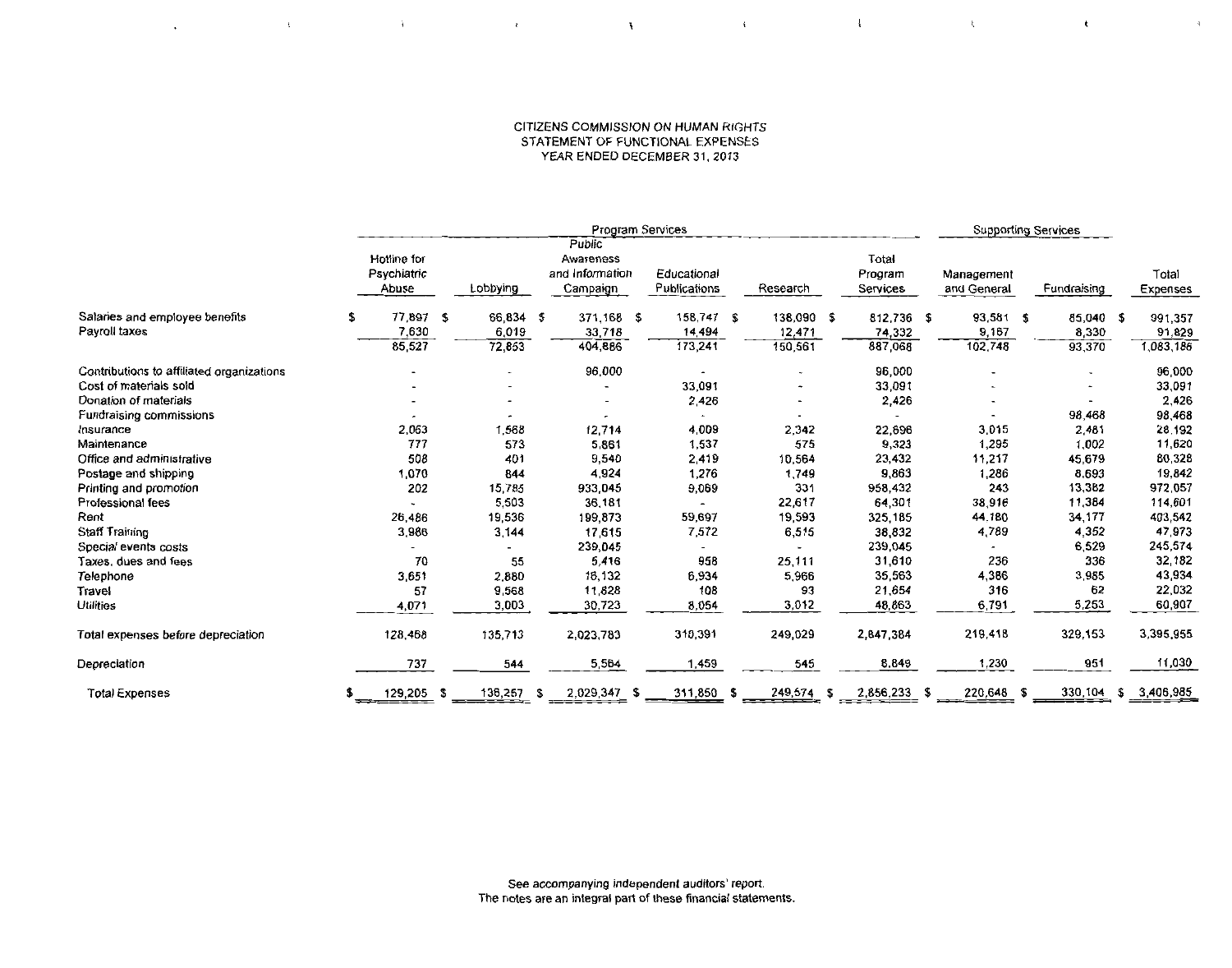### CITIZENS COMMISSION ON HUMAN RIGHTS STATEMENT OF FUNCTIONAL EXPENSES YEAR ENDED DECEMBER 31, 2012

|                                                  | Program Services |                                     |  |           |     |                                                    |      |                             | <b>Supporting Services</b> |                              |                           |  |             |  |                   |
|--------------------------------------------------|------------------|-------------------------------------|--|-----------|-----|----------------------------------------------------|------|-----------------------------|----------------------------|------------------------------|---------------------------|--|-------------|--|-------------------|
|                                                  |                  | Hotline for<br>Psychiatric<br>Abuse |  | Lobbying  |     | Public<br>Awareness<br>and Information<br>Campaign |      | Educational<br>Publications | Research                   | Total<br>Program<br>Services | Management<br>and General |  | Fundraising |  | Total<br>Expenses |
| Salaries and employee benefits                   | s                | 86.388 \$                           |  | 64,660 \$ |     | 292.309                                            | - \$ | 140,940 \$                  | 109,908 \$                 | 694,205 \$                   | 111,087 \$                |  | 76,501 \$   |  | 881,793           |
| Payroll taxes                                    |                  | 8,616                               |  | 6,078     |     | 27,301                                             |      | 13,316                      | 10,221                     | 65,532                       | 11,079                    |  | 7,630       |  | 84,241            |
|                                                  |                  | 95,004                              |  | 70,738    |     | 319,610                                            |      | 154,256                     | 120,129                    | 759,737                      | 122,166                   |  | 84,131      |  | 966,034           |
| Contributions to other Scientology organizations |                  |                                     |  |           |     | 82,021                                             |      |                             |                            | 82,021                       |                           |  |             |  | 82,021            |
| Cost of materials sold                           |                  |                                     |  |           |     |                                                    |      | 8,325                       |                            | 8,325                        |                           |  |             |  | 8,325             |
| Fundraising commissions                          |                  |                                     |  |           |     | $\overline{\phantom{a}}$                           |      |                             |                            |                              |                           |  | 130,229     |  | 130,229           |
| Insurance                                        |                  | 2,619                               |  | 1,882     |     | 12.962                                             |      | 4,508                       | 2,631                      | 24,602                       | 3,774                     |  | 2,750       |  | 31,126            |
| Maintenance                                      |                  | 534                                 |  | 394       |     | 4,028                                              |      | 1,055                       | 395                        | 6,406                        | 891                       |  | 689         |  | 7,986             |
| Office and administrative                        |                  | 1,147                               |  | 809       |     | 20,704                                             |      | 3,750                       | 10,790                     | 37.200                       | 14,707                    |  | 18,546      |  | 70,453            |
| Postage and shipping                             |                  | 761                                 |  | 537       |     | 10.263                                             |      | 4,256                       | 903                        | 16,720                       | 979                       |  | 2,909       |  | 20,608            |
| Printing and promotion                           |                  |                                     |  |           |     | 685,191                                            |      | 6,002                       |                            | 691.193                      |                           |  | 3,448       |  | 694,641           |
| Professional fees                                |                  |                                     |  |           |     |                                                    |      |                             | 10,000                     | 10,000                       | 30,620                    |  | 9.956       |  | 50,576            |
| Rent                                             |                  | 26,515                              |  | 19,558    |     | 200,093                                            |      | 58,543                      | 19,614                     | 324,323                      | 44,229                    |  | 34,215      |  | 402,767           |
| Special events costs                             |                  | 984                                 |  | 694       |     | 3,119                                              |      | 1,521                       | 1,168                      | 7,486                        | 1,266                     |  | 872         |  | 9,624             |
| Taxes, dues and fees                             |                  |                                     |  |           |     | 284,014                                            |      |                             |                            | 284,014                      |                           |  | 31,557      |  | 315,571           |
| Telephone                                        |                  |                                     |  | 3         |     | 12,064                                             |      | 8                           | 3                          | 12,082                       | 177                       |  | 540         |  | 12,799            |
| Travel                                           |                  | 4.529                               |  | 3,195     |     | 14.353                                             |      | 7,000                       | 5,373                      | 34,450                       | 5,825                     |  | 4,011       |  | 44,286            |
| <b>Utilities</b>                                 |                  | 42                                  |  | 30        |     | 16.674                                             |      | 65                          | 50                         | 16,861                       | 54                        |  | 37          |  | 16,952            |
|                                                  |                  | 4,627                               |  | 3,413     |     | 34 915                                             |      | 9,153                       | 3,423                      | 55,531                       | 7,718                     |  | 5,970       |  | 69,219            |
| Total expenses before depreciation               |                  |                                     |  |           |     |                                                    |      |                             |                            |                              |                           |  |             |  |                   |
|                                                  |                  | 136,766                             |  | 101.253   |     | 1,700,011                                          |      | 258,442                     | 174,479                    | 2,370,951                    | 232,406                   |  | 329,860     |  | 2,933,217         |
| Depreciation                                     |                  |                                     |  |           |     |                                                    |      |                             |                            |                              |                           |  |             |  |                   |
|                                                  |                  | 4,173                               |  | 3,078     |     | 31,490                                             |      | 8,256                       | 3,087                      | 50,084                       | 6,961                     |  | 5,385       |  | 62,430            |
| <b>Total Expenses</b>                            |                  |                                     |  |           |     |                                                    |      |                             |                            |                              |                           |  |             |  |                   |
|                                                  |                  | 140,939 \$                          |  | 104,331   | - 5 | 1,731,501 \$                                       |      | 266,698 \$                  | 177,566 \$                 | 2,421,035 \$                 | 239,367 \$                |  | 335,245 \$  |  | 2,995,647         |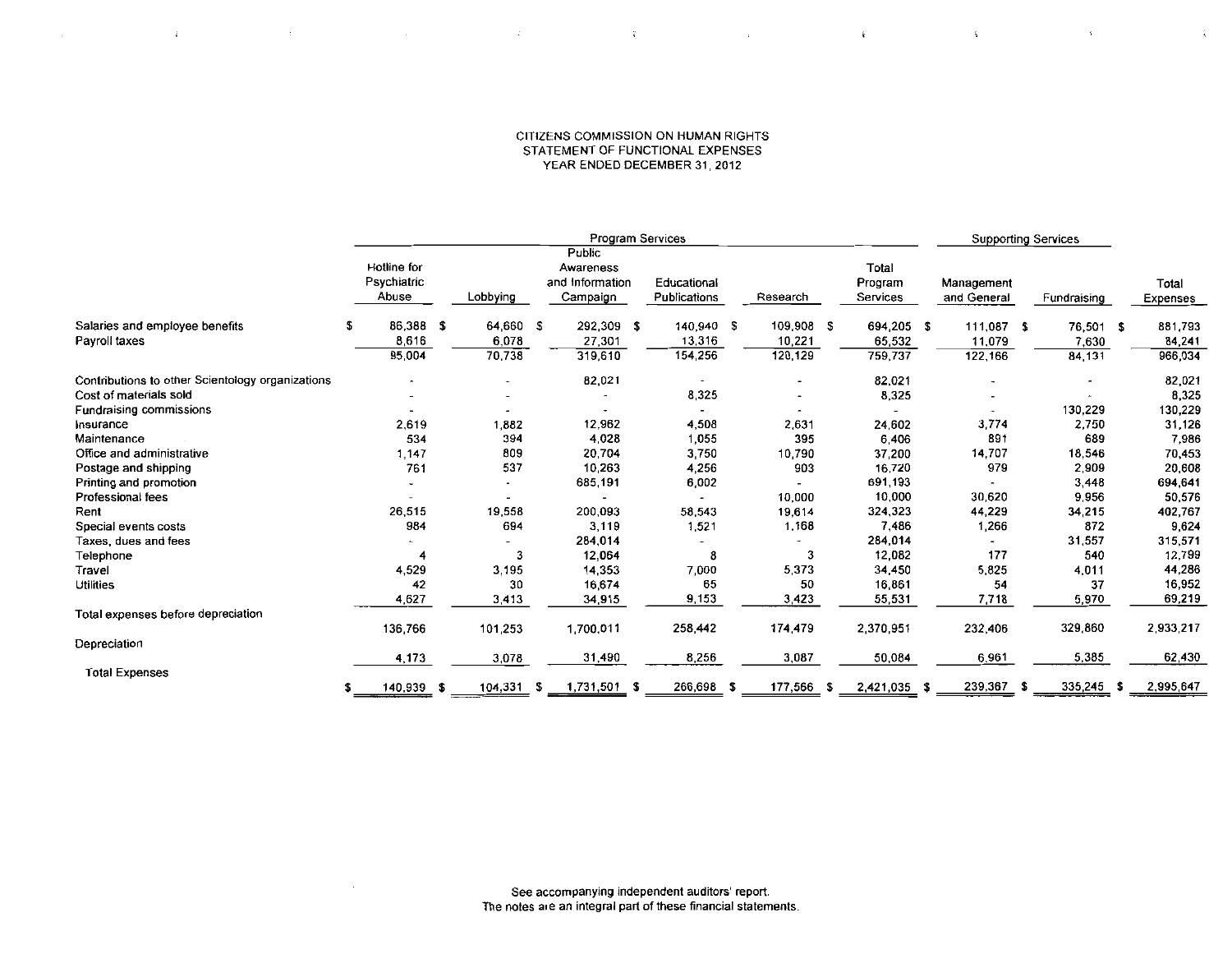### Note 1 NATURE OF ACTIVITIES AND SUMMARY OF SIGNIFICANT ACCOUNTING POLICIES -

Description of Reporting Entity-

Citizens Commission on Human Rights (CCHR) is a California, tax-exempt, nonprofit, public benefit corporation dedicated to investigating and exposing psychiatric violations of human rights . As a research and educational organization, CCHR's primary goal is to provide the general public with the facts they need for a better understanding of the social, medical, economic and legal effects of certain psychiatric practices and treatments . It also seeks to protect the public against increasing encroachment on individual rights and civil liberties that result from psychiatry's impingement on society .

CCHR's objectives are to bring these matters to the attention of the public and relevant governmental entities and to encourage a more responsible approach to mental healing that respects human and civil rights of all individuals concerned .

CCHR achieves its goals through extensive educational and outreach activities . It conducts research, publishes educational literature, serves as an international informational clearinghouse, hosts educational events, and engages in other public outreach and educational activities, including providing tours of its permanent museum, Psychiatry, the Industry of Death Museum.

Tax Exempt Status-

CCHR is recognized by the Internal Revenue Service as exempt from Federal income tax under Section 501(c)(3). CCHR is also recognized by the California Franchise Tax Board as exempt from California Corporation Franchise Tax under Section 23772(a)(2)(A)(i) of the California Revenue and Taxation Code and exempt from income tax under Section 2370(1)(d) . CCHR qualifies for the charitable contribution deduction under Section  $170(b)(1)(A)$  and has been classified as an organization other than a private foundation under Section 509(a)(2).

Income Taxes-

CCHR files Form 990, Return of Organization Exempt from Income Tax, and Form 199, California Exempt Organization Annual Information Return.

CCHR has evaluated its tax positions and the certainty as to whether those tax positions will be sustained in the event of an audit by taxing authorities at the federal and state level. It has determined that all income tax positions are more likely than not (greater than 50% chance) of being sustained upon potential audit or examination; therefore, no recognition or disclosure of uncertain income tax positions is required in the financial statements.

With few exceptions, CCHR is no longer subject to U.S. federal and state examinations by tax authorities for years before 2010 and 2009, respectively .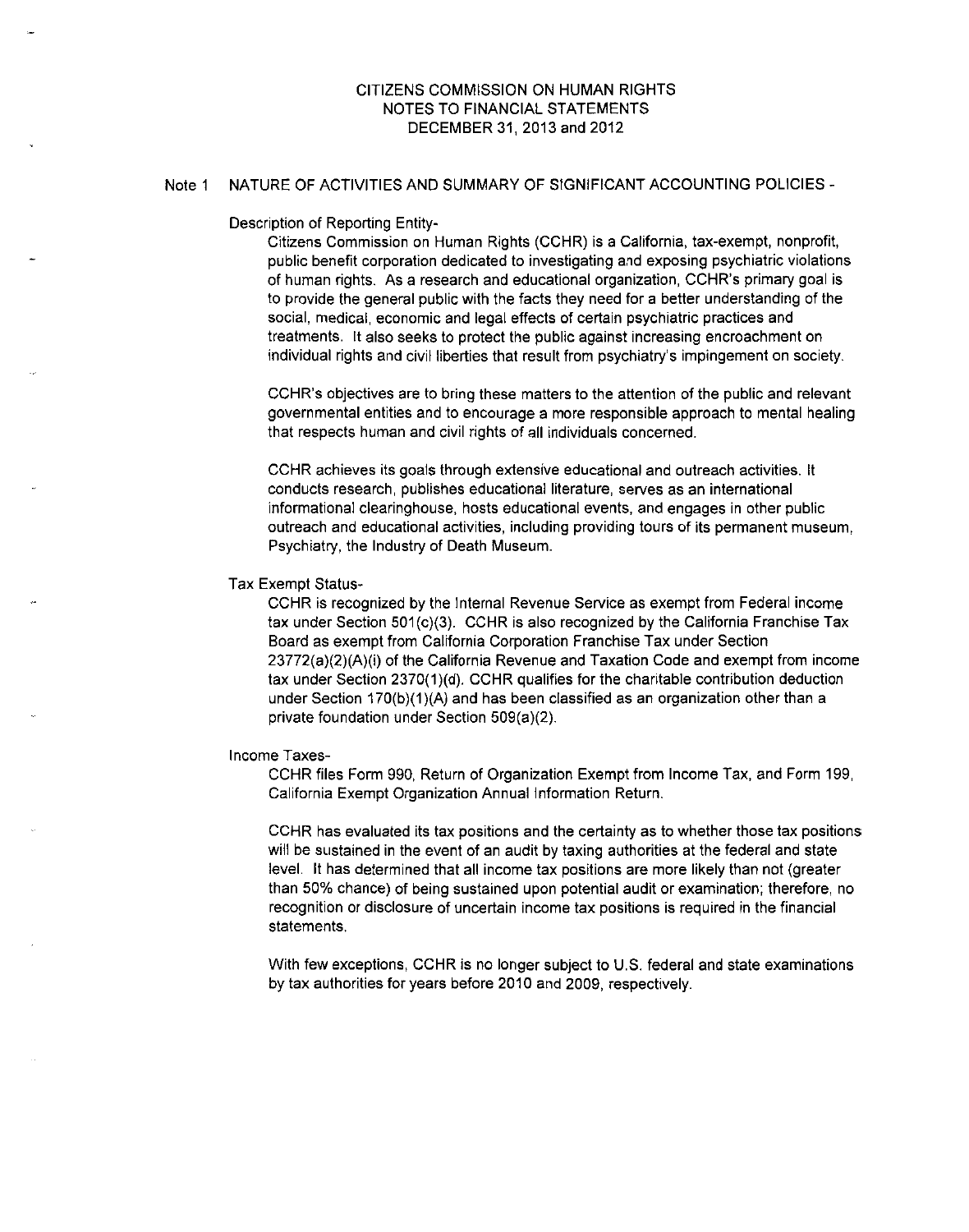### Note 1 NATURE OF ACTIVITIES AND SUMMARY OF SIGNIFICANT ACCOUNTING POLICIES -(Continued)

Basis of Accounting-

The financial statements of CCHR have been prepared on the accrual basis of accounting and conform to accounting principles generally accepted in the United States of America as applicable to nonprofit organizations .

Basis of Presentation-

The financial statements of CCHR have been presented in accordance with the AICPA's Audit and Accounting Guide, "Not-For-Profit Organizations ." The accounting policies followed are described below.

### Net Asset Classes-

The accompanying financial statements present information regarding CCHR's financial position and activities according to three classes of net assets : unrestricted, temporarily restricted and permanently restricted . The three classes are differentiated by donor restrictions:

### a- Unrestricted

Net assets that are not subject to donor-imposed restrictions, or donor-restricted contributions whose restrictions are met within the same reporting period .

b- Temporarily Restricted

Net assets that are subject to donor-imposed time or use restrictions that have not been met as of year-end . Temporarily restricted net assets are restricted for time (e.g., multi-year pledges) or specific programs. There were no temporarily restricted net assets at December 31, 2013 and 2012 .

### c- Permanently Restricted

Net assets subject to donor-imposed restrictions that are maintained permanently. There were no permanently restricted net assets at December 31, 2013 and 2012.

### Functional Expense Allocation-

The costs of providing CCHR's programs and the supporting services have been summarized on a functional basis in the statement of activities, and in the statement of functional expenses . Accordingly, certain costs have been allocated between program and supporting services in reasonable ratios determined by management.

### Use of Estimates in the Preparation of Financial Statements -

The preparation of financial statements in conformity with accounting principles generally accepted in the United States of America requires management to make estimates and assumptions that affect certain reported amounts and disclosures . Accordingly, actual results could differ from those estimates .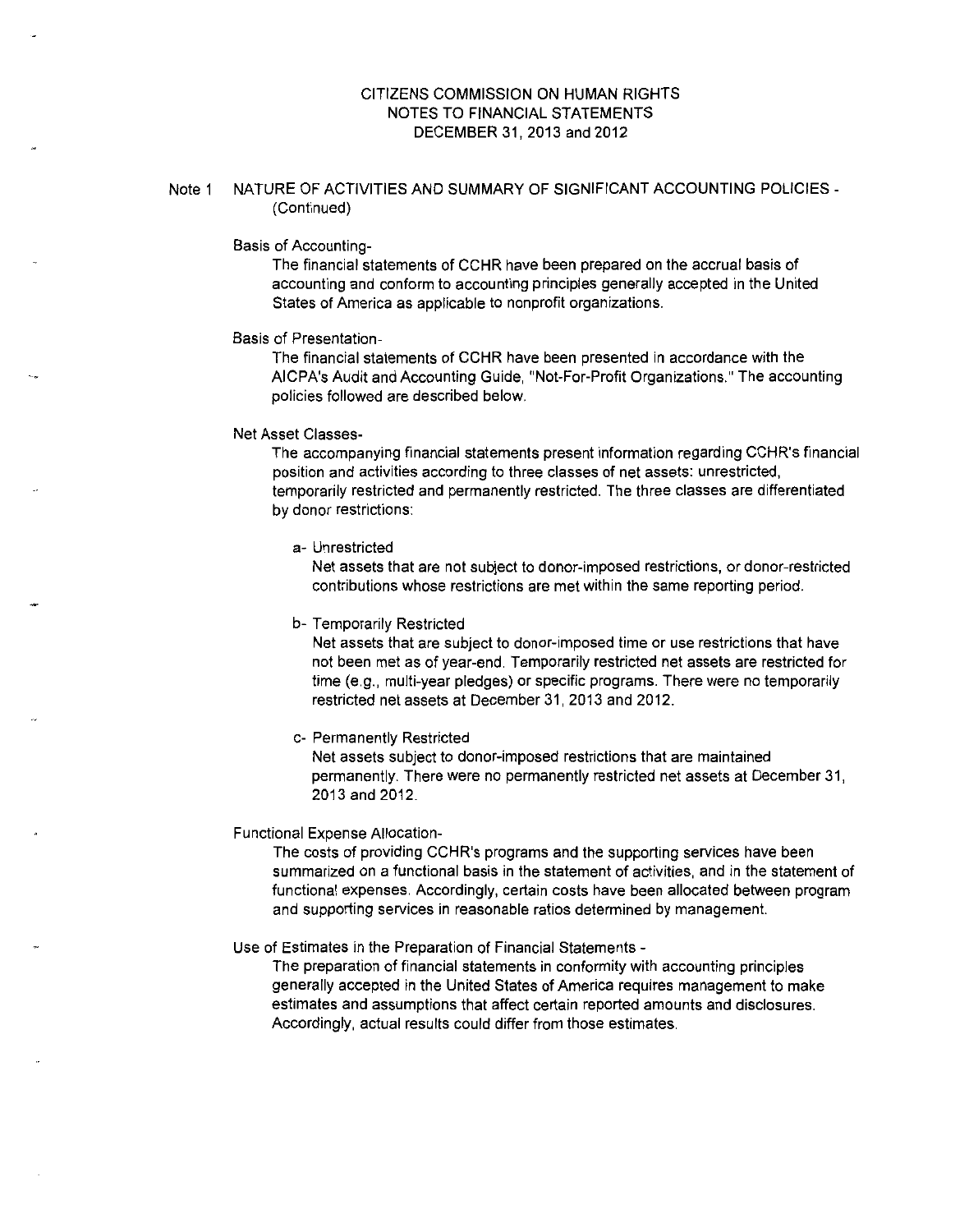### Note 1 NATURE OF ACTIVITIES AND SUMMARY OF SIGNIFICANT ACCOUNTING POLICIES -(Continued)

Cash and Cash Equivalents-

Cash and cash equivalents include all funds in banks and highly liquid investments in other financial institutions, with initial maturity of three months or less. The carrying value approximates fair value .

### Inventory-

Inventory is stated at lower of cost or market; cost is determined by the average cost method. Inventory consists of public awareness and/or educational booklets, pamphlets and books, as well as insignia promoting the museum . Shipping costs are expensed when paid.

### Fair value measurements-

CCHR adopted the Financial Accounting Standards Board issued ASC number 820-10, Fair Value Measurements, which defines fair value, establishes a framework for measuring fair value, and expands disclosures about fair value measurements. The standard provides a consistent definition of fair value which focuses on an exit price between market participants in an orderly transaction as prescribed by ASC number 820-10 . The standard also prioritizes, within the measurement of fair value, the use of market-based information over entity-specific information and establishes a three-level hierarchy for fair value measurements based on the transparency of information used in the valuation of an asset or liability as of the measurement date .

The fair value hierarchy prioritizes the inputs to valuation techniques used to measure fair value into three broad levels:

- Level I Quoted prices are available in active markets for identical investments as of the reporting date. The type of investments in Level I include listed equities held in the name of the Organization, and exclude listed equities and other securities held indirectly through commingled funds.
- Level II Pricing inputs, including broker quotes, are generally those other than exchange quoted prices in active markets, which are either directly or indirectly observable as of the reporting date, and fair value is determined through the use of models or other valuation methodologies .
- Level III Pricing inputs are unobservable for the investment and includes situations where there is little, if any, market activity for the investment. The inputs into the determination of fair value require significant management judgment or estimation. Investments that are included in this category generally include privately held investments and partnership interests .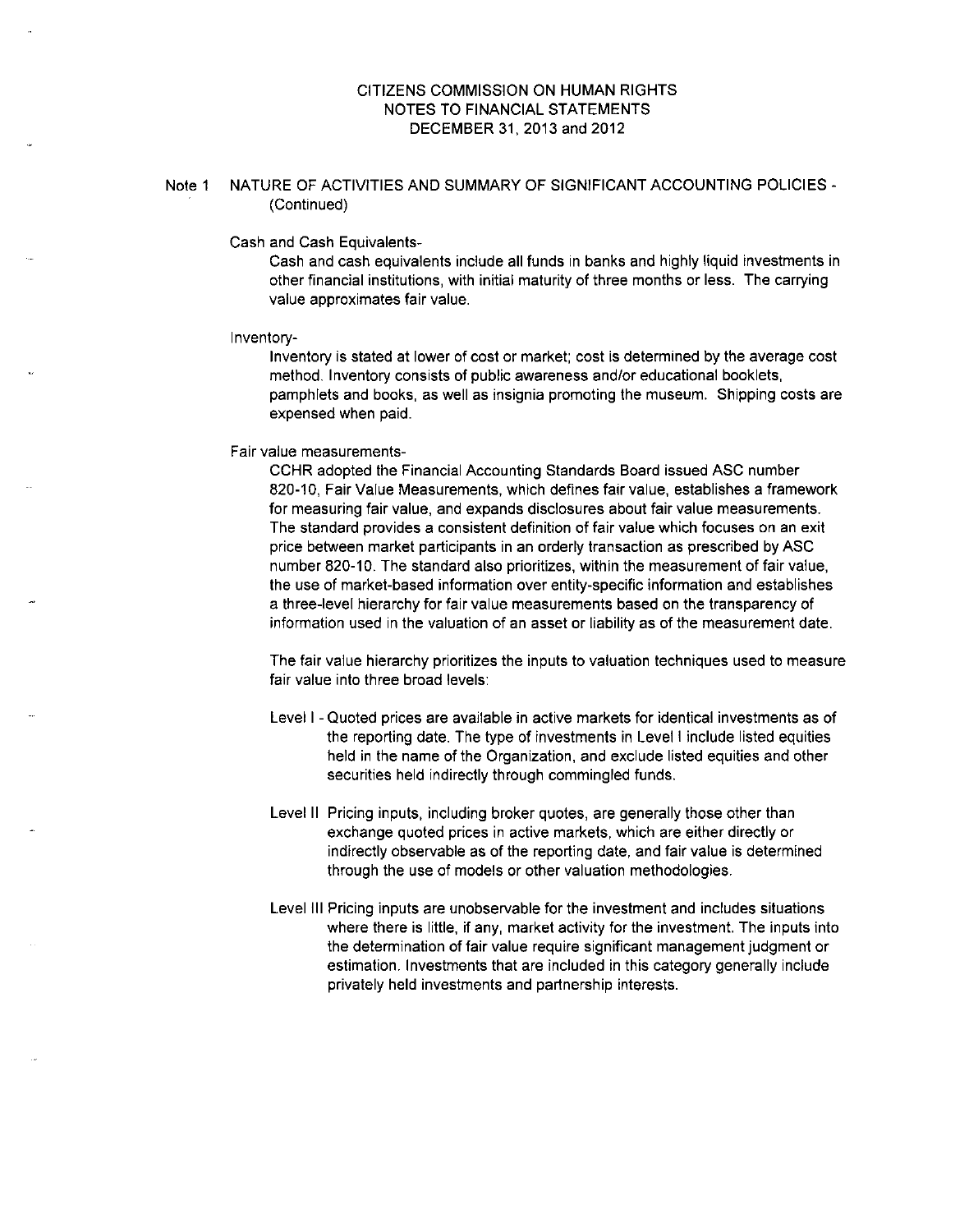### Note 1 NATURE OF ACTIVITIES AND SUMMARY OF SIGNIFICANT ACCOUNTING POLICIES -(Continued)

### Property and equipment-

 

Property and equipment are carried at cost . Depreciation is computed using primarily the straight-line method, with the following estimated useful lives :

|                         | <b>YEARS</b> |
|-------------------------|--------------|
|                         |              |
| Furniture and equipment | $5 - 7$      |
| Display fixtures        |              |
| Software                | 3            |

Expenditures for maintenance, repairs, and renewals of minor items are charged to expense as incurred . Major renewals and improvements are capitalized . Upon disposition, the cost and related accumulated depreciation are removed from the accounts and the resulting gain or loss is reflected in operations for the period .

### Donated assets-

Non-cash donations are recorded as contributions at fair market value at the time of donation.

### Receivables-

Receivables represent amounts owed to CCHR by CCHR chapters for license fees and by donors for pledged unconditional promises to give . The receivables are stated at fair value net of allowances .

### Subsequent events-

Management has evaluated subsequent events through September 3, 2014, the date the financial statements were available to be issued .

# Note 2 DONATED ASSETS

Donated assets consisted of non-cash donations . These donated assets are recorded as contributions at the fair market value at the time of donation . The fair value of the donated assets has been measured on a nonrecurring basis using quoted prices for similar assets in inactive markets (Level II inputs).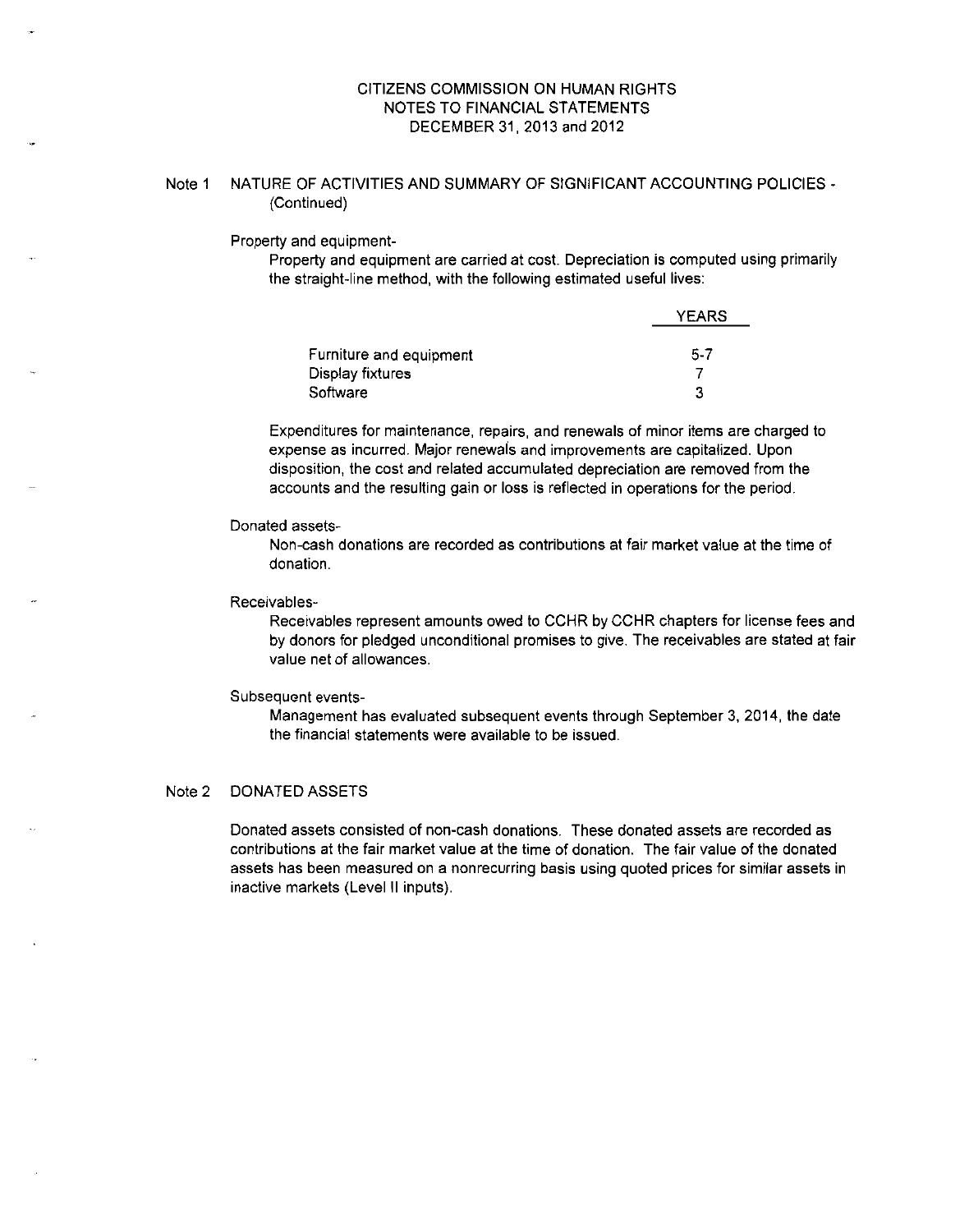# Note 3 FAIR VALUE MEASUREMENTS

 

|        |                                                          | Fair Value | Level I | Level II                       | Level III                            |
|--------|----------------------------------------------------------|------------|---------|--------------------------------|--------------------------------------|
|        | Measured on a Nonrecurring<br>Basis at December 31, 2013 |            |         |                                |                                      |
|        | Donated assets<br>S                                      | 61,460 \$  | S       | 61,460                         | \$                                   |
|        | Measured on a Nonrecurring<br>Basis at December 31, 2012 |            |         |                                |                                      |
|        | Donated assets<br>\$                                     | 60,143 \$  | S       | 60,143                         | \$                                   |
| Note 4 | <b>RECEIVABLES</b>                                       |            |         | 2013                           | 2012                                 |
|        | License fees receivable<br>Pledges receivable            |            | \$      | 32,638<br>250                  | \$<br>38,989<br>258                  |
|        |                                                          |            |         | 32,888                         | 39,247                               |
|        | Less allowance for doubtful accounts                     |            |         | (16, 444)                      | (19, 624)                            |
|        |                                                          |            |         | 16,444                         | \$<br>19,623                         |
| Note 5 | PROPERTY AND EQUIPMENT                                   |            |         | 2013                           | 2012                                 |
|        | Furniture and equipment<br>Display fixtures<br>Software  |            | \$      | 1,289,318<br>720,420<br>49,509 | \$<br>1,267,414<br>720,420<br>47,384 |
|        |                                                          |            |         | 2,059,247                      | 2,035,218                            |
|        | Less accumulated depreciation                            |            |         | (2,022,542)                    | (2,013,611)                          |
|        |                                                          |            | S       | 36,705                         | \$<br>21,607                         |